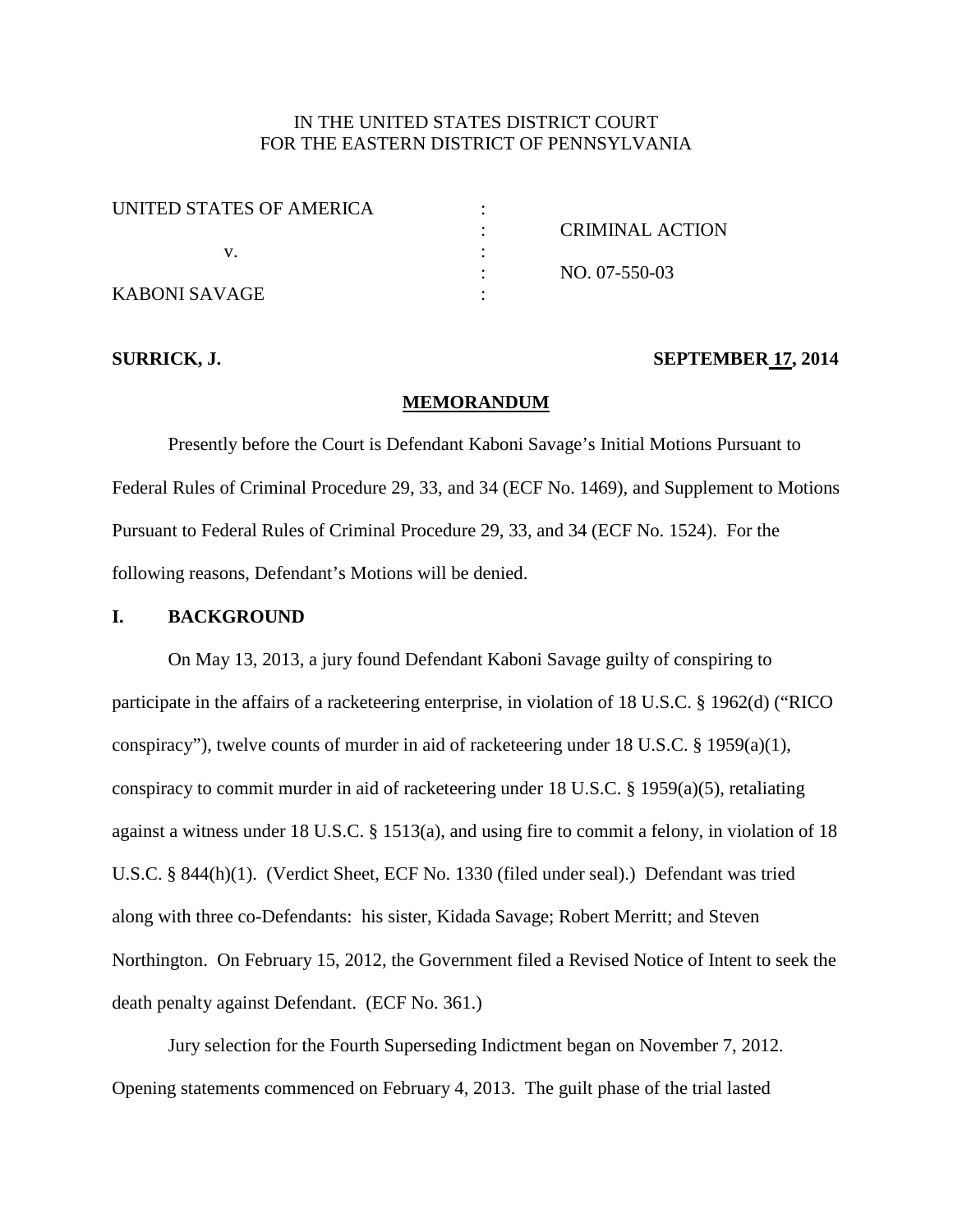approximately fourteen weeks. During the trial, the Government presented over 70 witnesses, over 1000 exhibits, and numerous intercepted Title III wiretap conversations. All of this evidence was used to establish the Government's theory that Defendants, together with other coconspirators, participated in an overarching RICO conspiracy involving drug distribution, murder, arson, witness tampering, and witness retaliation.

On May 13, 2013, the jury returned its verdict. Kaboni Savage was found guilty on all counts. On June 3, 2013, after a penalty phase hearing, the same jury that determined his guilt sentenced Kaboni Savage to death on each of the thirteen death-eligible counts. (*See* Min. Entry, ECF No. 1443; Sentencing Verdict, ECF No. 1434.)

On June 14, 2013, Defendant filed an Initial Motion Pursuant to Federal Rules of Criminal Procedure 29, 33, and 34.  $(ECF No. 1469.)<sup>1</sup>$  $(ECF No. 1469.)<sup>1</sup>$  $(ECF No. 1469.)<sup>1</sup>$  On August 30, 2013, Defendant filed a Supplement to the Motion. (Def.'s Mot., ECF No. 1524.) On August 28, 2014, the Government filed a Response to the Motion. (Gov't's Resp., ECF No. 1575.)

## **II. LEGAL STANDARD**

 $\overline{a}$ 

Defendant's post-verdict Motion purports to seek relief under Rules 29, 33, and 34 of the Federal Rules of Criminal Procedure.

Rule 29 provides that "[i]f the jury has returned a guilty verdict, the court may set aside the verdict and enter an acquittal." Fed. R. Crim P. 29(c)(2). When considering motions for judgment of acquittal, the court must view the evidence in the light most favorable to the prosecution, and must uphold the verdict provided that any rational trier of fact could have found guilt beyond a reasonable doubt given the available evidence. *United States v. Brodie*, 403 F.3d 123, 133 (3d Cir. 2005). Motions under Rule 29 are judged under a "highly deferential

<span id="page-1-0"></span> $<sup>1</sup>$  This motion was simply a place-holder, filed by Defendant to reserve his appellate</sup> rights and rights to assert arguments in support of a judgment of acquittal or the grant of a new trial. The one-and-a-half-page motion contains no arguments.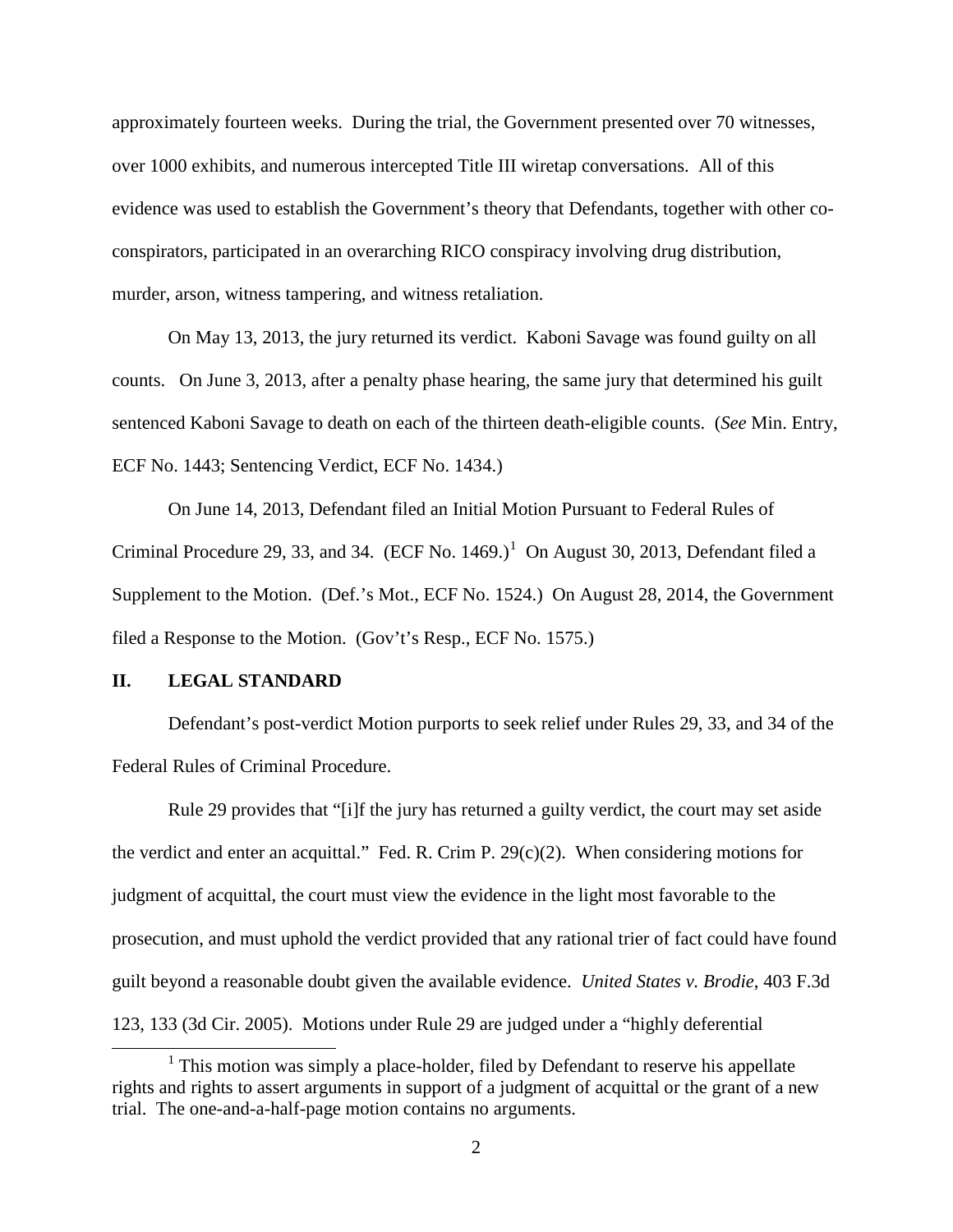standard." *United States v. Carbo*, 572 F.3d 112, 119 (3d Cir. 2009). Challenges to the sufficiency of the evidence supporting a jury verdict "should 'be confined to cases where the prosecution's failure is clear.'" *United States v. Smith*, 294 F.3d 473, 477 (3d Cir. 2002) (quoting *United States v. Leon*, 739 F.2d 885, 891 (3d Cir. 1984)). Defendant bears the burden of proving that the Government's evidence was insufficient to convict. *United States v. Gonzalez*, 918 F.2d 1129, 1132 (3d Cir. 1990).

Rule 33 permits a court to vacate any judgment and grant a new trial "if the interest of justice so requires." Fed. R. Crim. P. 33(a). When considering a Rule 33 motion, "the court may weigh the evidence, but may set aside the verdict and grant a new trial only if it determines that the verdict constitutes a miscarriage of justice, or if it determines that an error at trial had a substantial influence on the verdict." *United States v. Parrott*, No. 09-245, 2010 U.S. Dist. LEXIS 20613, at \*6 (E.D. Pa. Mar. 4, 2010) (quotation omitted). "A new trial is required on the basis of evidentiary errors only when the 'errors, when combined, so infected the jury's deliberation that they had a substantial influence on the outcome of the trial.'" *Id*. (quoting *United States v. Thornton*, 1 F.3d 149, 156 (3d Cir. 1993)). Rule 33 Motions should be "granted sparingly and only in exceptional cases." *Gov't of Virgin Islands v. Derricks*, 810 F.2d 50, 55 (3d Cir. 1987).

Under Rule 34, a defendant may move for an order arresting judgment if: (1) the indictment fails to charge an offense; or (2) the court lacks jurisdiction over the charged offense. Fed. R. Crim. P. 34(a). These are the only two grounds for a motion in arrest of judgment. *See United States v. Caramandi*, 415 F. Supp. 443, 445 (E.D. Pa. 1976) (denying Rule 34 motion because defendant did not contend that the indictment failed to charge an offense, nor that the court lacked jurisdiction). Defendant's Motion does not allege or argue that the Indictment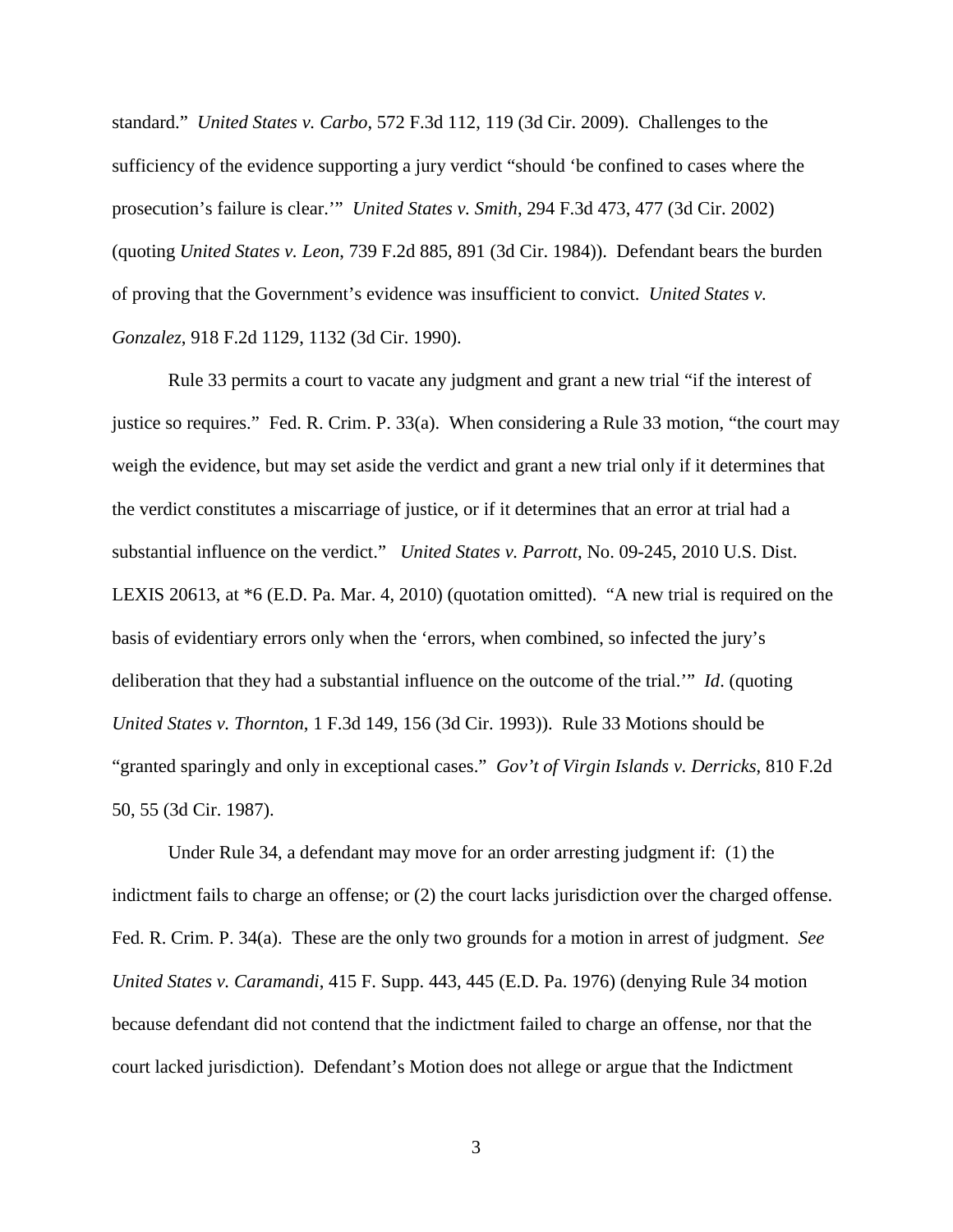against him failed to charge an offense, nor does it allege or argue that the Court lacked jurisdiction. Accordingly, there is no viable basis for relief under Rule 34. Defendant's arguments will be considered under Rules 29 and 33.

## **III. DISCUSSION**

 $\overline{a}$ 

In support of his request for an acquittal or new trial, Defendant generally renews the multitude of objections that he made prior to and during the trial and the sentencing hearing.<sup>[2](#page-3-0)</sup> Defendant's supplemental motion specifically renews his objections to: (1) the use of certain aggravating factors during his penalty phase hearing; (2) the application of the Federal Death Penalty Act as to him; (3) the admission of a recorded admission during his sentencing hearing; (4) the admission of Bureau of Prison documents during the sentencing hearing; (5) testimony by a defense expert; (6) a statement made by Government counsel during closing argument; and (7) the penalty phase verdict form provided to the jury. Defendant's three-page Motion provides no arguments, analysis, or authority, nor does it identify any factual insufficiencies that he contends warrant a judgment of acquittal or the grant of a new trial. Instead, Defendant simply lists his objections and cites to either the trial transcripts where the objection was made on the record, or the Memorandum or Order issued by the Court where the objection had been overruled.

This failure to provide the Court with any argument or authority in support of his Motion may, in and of itself, be sufficient to deny Defendant's request for a judgment of acquittal or the

<span id="page-3-0"></span><sup>&</sup>lt;sup>2</sup> As the Government observes, there were hundreds of motions and objections made and responded to by the Government during the trial and pretrial. These motions and objections were ruled upon by the Court, frequently with detailed memoranda or footnoted orders. We rely on those previous rulings.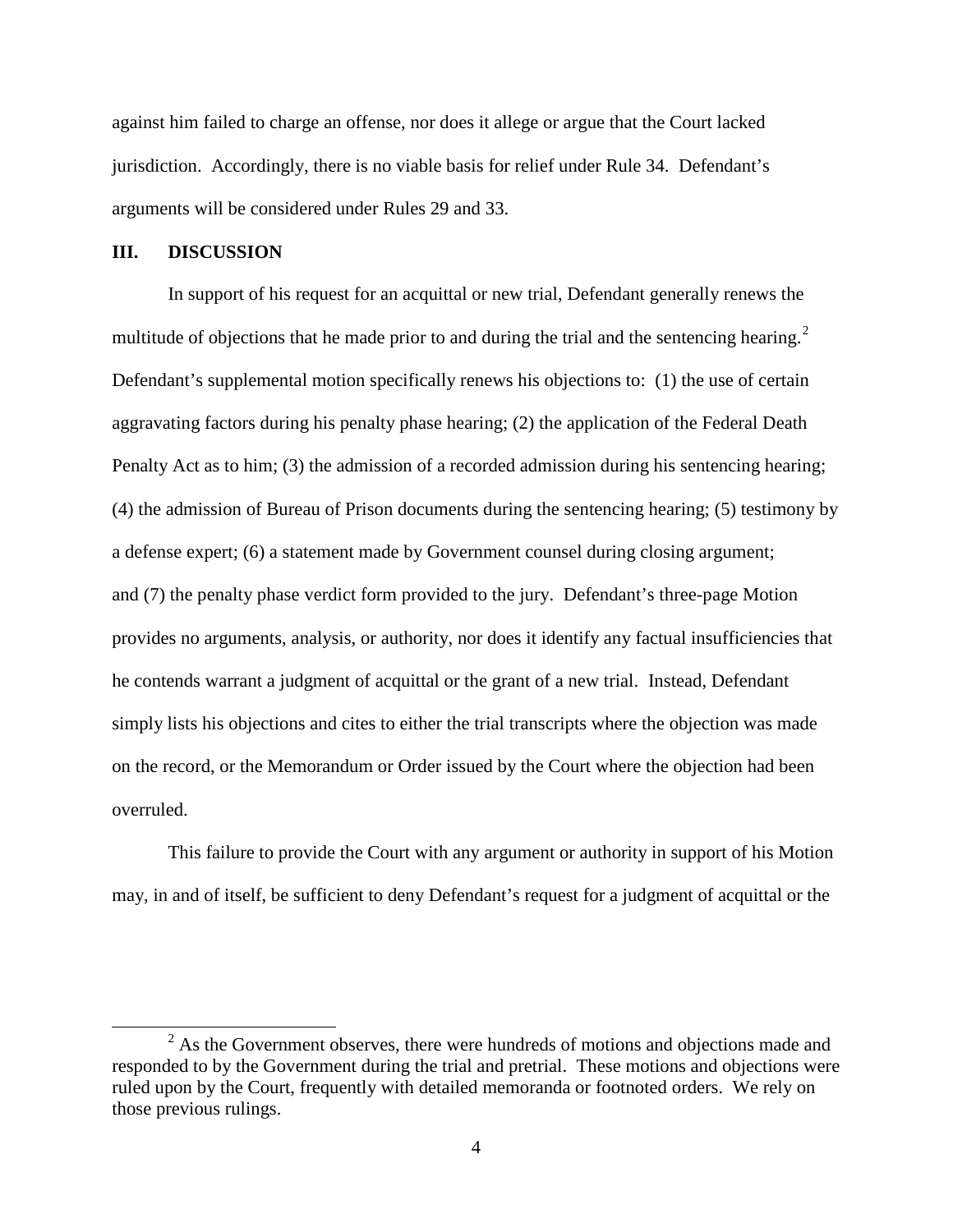grant of a new trial. However, considering the nature of this case, and the severity of the penalties imposed, we will briefly address the merits of Defendant's objections.<sup>[3](#page-4-0)</sup>

## **A. Aggravating Factors**

 $\overline{a}$ 

Defendant renews his objections to certain of the aggravating factors listed in the Government's notice of intent to seek the death penalty. Specifically, he renews his objections to the following aggravating factors: (1) grave risk of death to additional persons; (2) previous conviction for a serious drug offense; (3) substantial planning and premeditation; (4) heinous, cruel, or depraved manner of committing the offense; and (5) future dangerousness.

On May 10, 2013, a Memorandum and Order were filed denying Defendant's motion to strike the revised notice of intent to seek the death penalty. (May 10 Mem., ECF No. 1321.)<sup>[4](#page-4-1)</sup> In this Memorandum, we overruled many of Defendant's objections to these aggravating factors.<sup>[5](#page-4-2)</sup>

 $<sup>4</sup>$  Defendant's Motion is docketed at ECF No. 373.</sup>

<span id="page-4-0"></span> $3$  It is unclear whether Defendant's request for a judgment of acquittal or a new trial relates to the guilt phase of the trial, to the sentencing phase, or to both. Each specific renewed objection listed in the Motion relates to issues that pertain to his sentencing, however, the Motion itself seeks a judgment of acquittal or a new trial.

On April 24, 2013, at the conclusion of the evidence in the guilt phase of the trial, but before the jury began deliberations, counsel for Defendant made an oral motion for an acquittal on the record. (April 24, 2013 Trial Tr. 170-71, ECF No. 1393.) Specifically, counsel made a "global motion for judgment of acquittal pursuant to Rule 29, challenging the sufficiency of the evidence to sustain a conviction as to Counts 1 through 17 in a general sense." (*Id*. at 170.) Counsel provided only one specific argument in support of his request for an acquittal—that the evidence was insufficient for a jury to determine that the Lassiter murder was committed in furtherance of the RICO conspiracy. (*Id*. at 171.) To the extent that Defendant renews the arguments raised on the record on April 24th, or otherwise requests an acquittal based on the evidence presented at the guilt phase of the trial, his request is denied. There was overwhelming evidence presented at trial to support each of the seventeen counts on which Defendant was convicted, including the Lassiter murder charge. Based on this evidence, any rational juror could have found Defendant guilty beyond a reasonable doubt on each count.

<span id="page-4-2"></span><span id="page-4-1"></span><sup>&</sup>lt;sup>5</sup> For a general discussion about statutory and non-statutory factors, and the legal framework governing capital sentencing proceedings, see the Court's May 10, 2013 Memorandum. (ECF No. 1321); *United States v. Savage*, No. 07-550, 2013 U.S. Dist. LEXIS 66772 (E.D. Pa. May 10, 2013).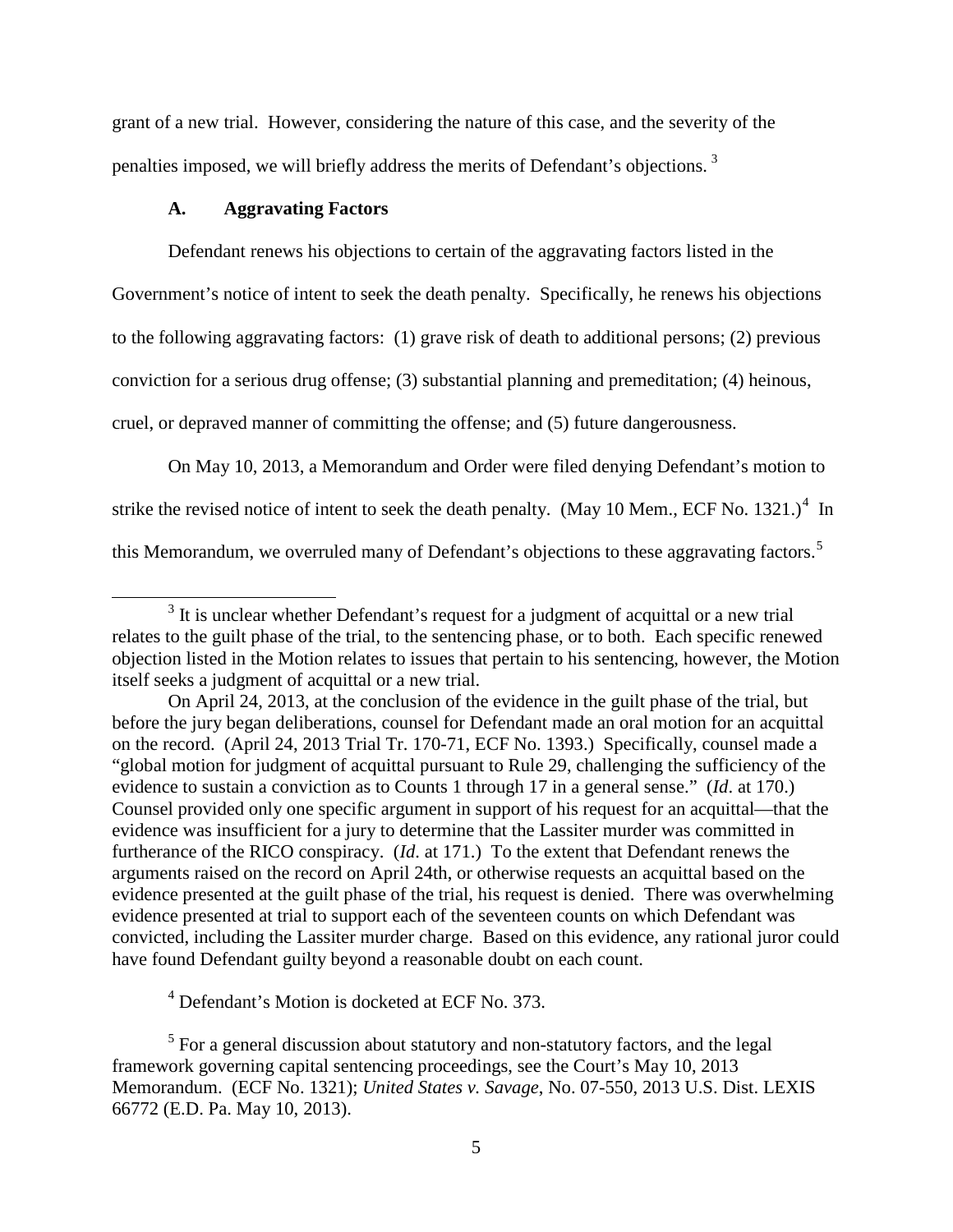For other objections, we ordered that the Government provide an informational outline containing additional factual support. The analysis and reasoning behind overruling certain of Defendant's objections is set forth at length in that Memorandum.

## *1. Grave Risk of Death to Additional Persons*

Defendant renews his objection to the grave risk of death statutory aggravating factor being submitted to the jury for their consideration. The jury was asked to determine unanimously and beyond a reasonable doubt—whether in the commission of certain of the murder counts, Defendant "knowingly created a grave risk of death to one or more persons in addition to the victims of the offense." (Sentencing Verdict); *see also* 18 U.S.C. § 3592(c)(5). This factor was submitted to the Jury on Count 2 (Lassiter murder), Count 5 (Parker murder), Counts 10-15 (Coleman family murders), and Count 16 (witness retaliation). (Sentencing Verdict.)<sup>[6](#page-5-0)</sup> The Jury determined that the grave risk factor was proven with respect to the Lassiter and Coleman family murders, and the witness retaliation charge, but not proven with respect to the Parker murder. We will consider Defendant's renewed objection to the Lassiter and Coleman family murders only.

 $\overline{a}$ 

<span id="page-5-0"></span> $6$  The Notice of Intent filed by the Government stated that the grave risk of death aggravating factor applied to Count 2 (murder of Kenneth Lassiter), Count 3 (murder of Mansur Abdullah), Count 5 (murder of Barry Parker), Count 6 (murder of Tyrone Toliver), Count 7 (murder of Tybius Flowers), Counts 10-15 (murder of the Coleman family members), and Count 16 (witness retaliation). In our May 10 Memorandum, we determined that the Notice of Intent lacked the factual support necessary to assess the constitutionality of this aggravating factor as applied to Counts 2-3, 5-7, and 10-16, and we ordered the Government to provide an informational outline. (May 10 Mem. 22-23.) On May 15, 2013, the Government filed the informational outline. (Info. Outline, ECF No. 1338.) In the informational outline, the Government limited this aggravating factor to Counts 2, 5, 7, and 10-16. The Court heard argument on the issue on May 20, 2013. (May 20, 2013 Trial Tr., ECF No. 1426.) The matter was taken under advisement and we ultimately determined that the grave risk of death factor was appropriate for the Lassiter murder (Count 2), the Parker murder (Count 5), the Coleman family murders (Counts 10-15), and for witness retaliation (Count 16), but not appropriate with respect to the Flowers murder (Count 7). (Penalty Verdict Sheet, ECF No. 1434 (filed under seal).)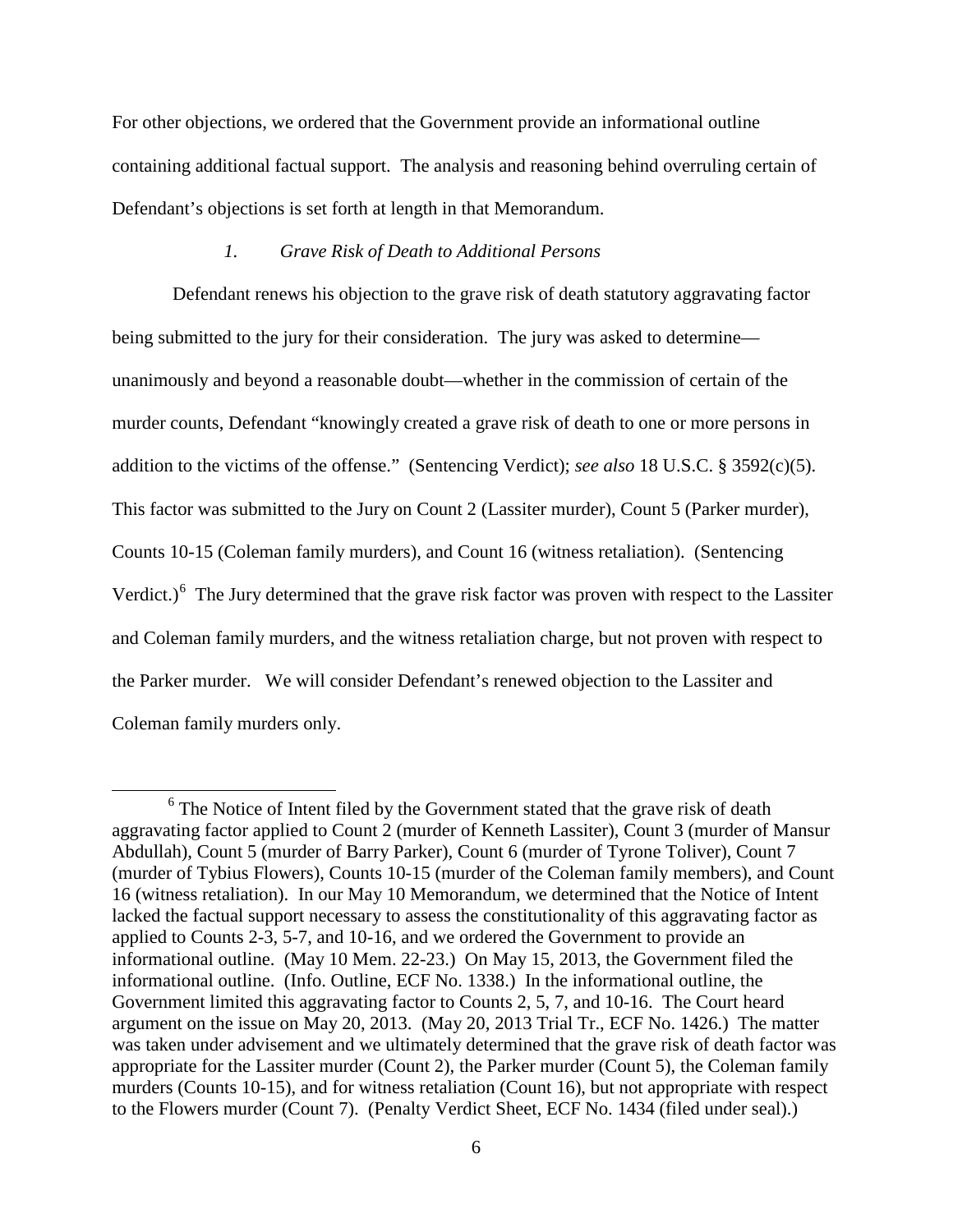The grave risk of death aggravating factor has been explained as creating "a significant and considerable possibility" that others in addition to the victim will be placed in a "zone of danger." *United States v. Barnette*, 211 F.3d 803, 819 (4th Cir. 2000). The jury was instructed that Defendant must have "knowingly created a grave risk of death," which means that Defendant "was conscious and aware that his conduct in the course of committing the offense might have this result." (May 30, 2013 Trial Tr. 26, ECF No. 1478.)

Defendant personally committed the Lassiter murder on a public street corner, in a densely populated residential area, where the homes are situated adjacent to the sidewalks. At the time of the murder, people were standing in close proximity to the victim when he was shot and killed by Defendant. (Feb. 27, 2013 Trial Tr. 129-133, ECF No. 1362.) One witness, Sam Rosado, testified that when the shot was fired, he was scared, and he grabbed a child standing nearby, and ducked behind a car. (*Id*. at 134.) Rosado was no more than twenty feet from Defendant when the shot was fired. (*Id*. at 133.) It cannot be reasonably argued that the other people on the street within feet of this murder or the people in the homes adjacent to the street were not knowingly in the zone of danger when Defendant fired his weapon. We are satisfied that the grave risk of death aggravating factor was appropriately submitted to the jury. *See United States v. Pleau*, No. 10-184, 2013 U.S. Dist. LEXIS 55023, at \*10 (D.R.I. Apr. 17, 2013) (holding that allegations that the defendant discharged a firearm between four and six times in a public place with several people nearby was sufficient to support a finding that the defendant created a grave risk of death to others); *see also United States v. Robinson*, 367 F.3d 278, 289 (5th Cir. 2004) (holding that "[n]o rational grand jury would fail to find" evidence that defendant fired a weapon from a moving vehicle in a residential neighborhood in close proximity to at least two adolescents playing on a nearby porch was sufficient to support the grave risk aggravating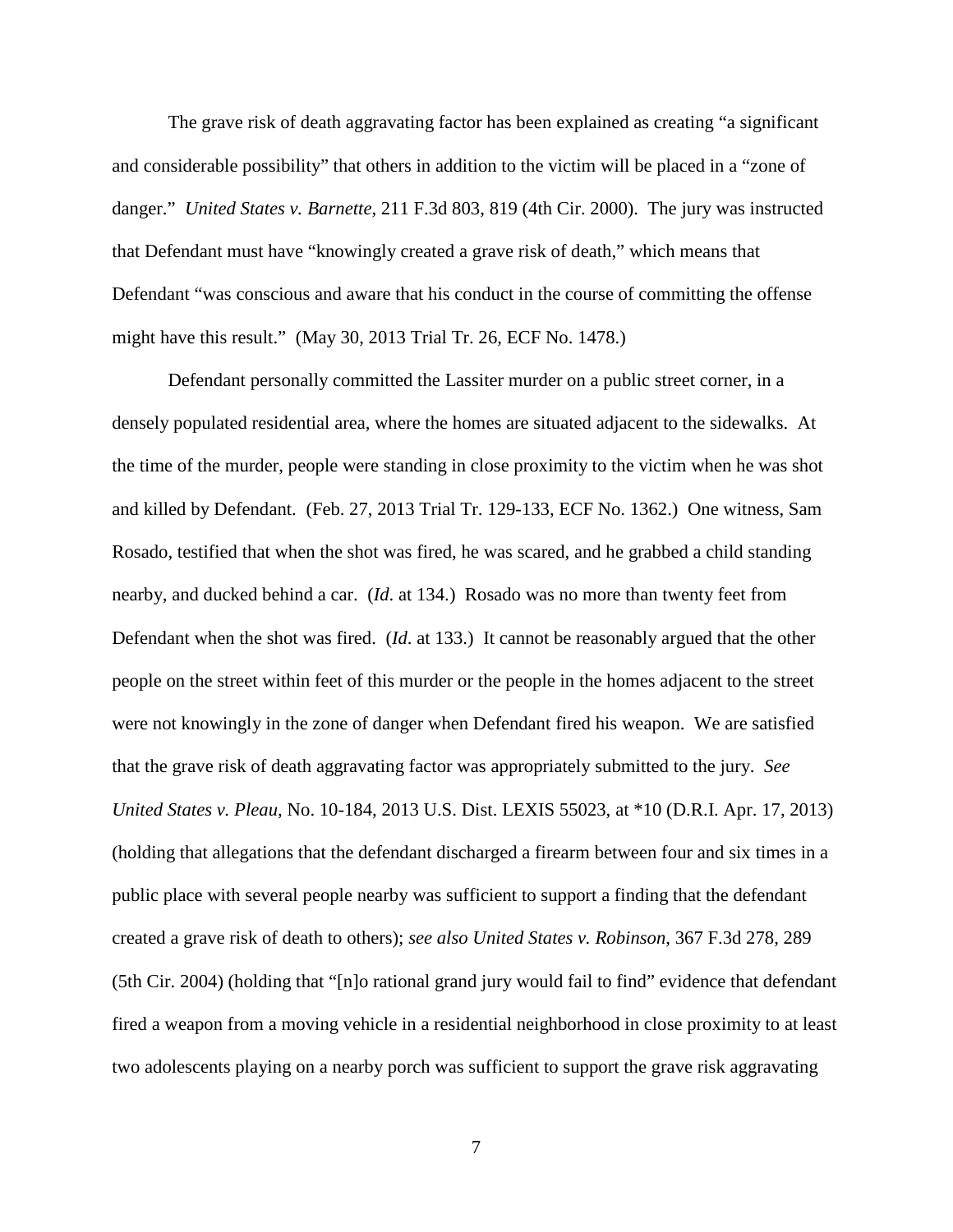factor). *Cf. United States v. Diaz*, No. 05-167, 2007 U.S. Dist. LEXIS 62645, at \*10-11 (N.D. Cal. Aug. 14, 2007) (holding that the notice of intent sufficiently alleged facts to support the grave risk of death factor where it stated that the defendant shot a firearm in close proximity to civilians and public-housing units).

Six people in the Coleman family residence—two adults and four children—were killed in a firebombing of the Coleman home on Defendant's order. (April 1, 2013 Trial Tr. 61, ECF No. 1377.) Defendant Merritt and co-conspirator and Government cooperating witness, Lamont Lewis, carried out the order. (*Id*.) Lewis was told to firebomb the Coleman residence during the early morning, around 3:00 or 4:00 a.m., when everyone would be home. (*Id*. at 200.) The Coleman residence was a row home in an urban residential neighborhood. The Philadelphia Fire Department Captain testified that a wheelchair-bound neighbor living in the adjoining row home needed to be rescued after being engulfed in smoke from the fire. (April 10, 2013 Trial Tr. 8-9, ECF No. 1380.) A rational jury could (and did) conclude, based upon this evidence, that Defendant knowingly created a grave risk of death to others who were not the intended victims. Submission to the jury of this statutory aggravating factor on Counts 10-16 was appropriate. Defendant's request for a judgment of acquittal or a new trial on this basis will be denied.

#### *2. Previous Conviction for Serious Drug Offense*

Defendant renews his objection to the previous conviction for a serious drug offense statutory aggravating factor. This factor was submitted to the jury on all death-eligible Counts. (Sentencing Verdict.) In considering whether a sentence of death was appropriate, the jury determined that Defendant had "previously been convicted of violating Title II or III of the Comprehensive Drug Abuse Prevention and Control Act of 1970 for which a sentence of 1 or more years may be imposed."  $18$  U.S.C. § 3592(c)(12).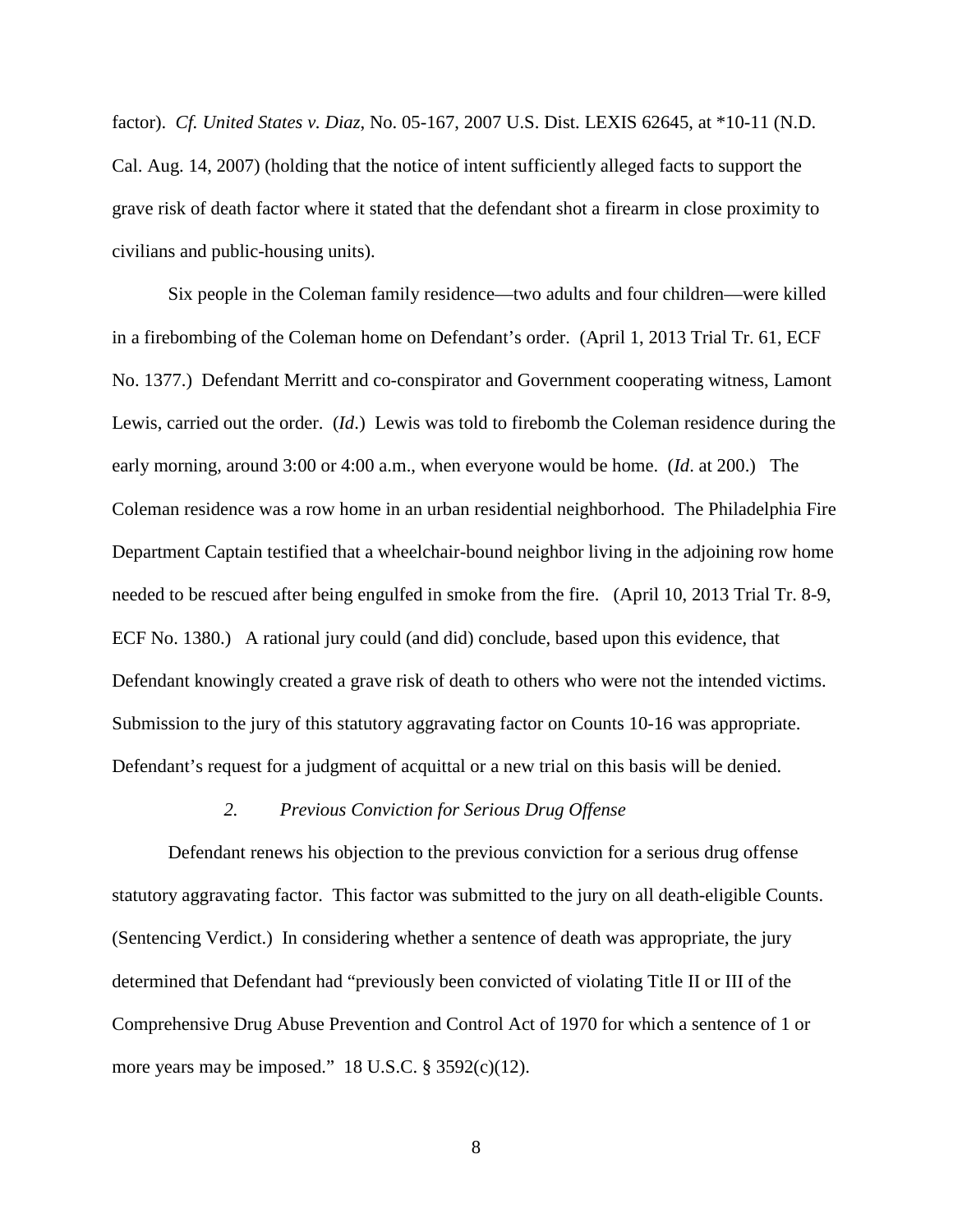Again, Defendant offers no argument to support his renewed objection, but merely cites to a trial transcript where counsel objected to the submission of this aggravating factor to the jury. (Def.'s Supp. Mot. 2.) Specifically, counsel contended that this aggravating factor does not apply because the previous serious drug conviction contemplated by the statute must predate the commission of the charged murders. Defendant raised this objection prior to the start of trial. In our May 10 Memorandum, we considered Defendant's argument, and ultimately rejected it. (May 10 Mem. 24-25.) We relied on the Fourth Circuit case, *United States v. Higgs*, 353 F.3d 281 (4th Cir. 2003), in which the defendant raised a nearly identical argument. In our May 10 Memorandum, we discussed the *Higgs* decision as follows:

[The defendant in *Higgs*] contended that the aggravating factor for previous conviction for a serious federal drug offense was improperly submitted to the jury because for purposes of the factor, a 'previous conviction' can only occur if the predicate federal drug offense occurred prior to the conduct giving rise to the capital murder. The court rejected this argument, concluding that the statutory aggravating factor encompasses all predicate convictions occurring prior to sentencing, even those occurring after the conduct giving rise to the capital charges. The court observed that, unlike other statutory aggravating factors, this one is concerned with the characteristics of the offender as of the time that he is sentenced as opposed to concerning matters directly related to the death penalty offense. The court's rationale in *Higgs* is well-reasoned and we agree with its conclusion.

*United States v. Savage*, No. 07-550, 2013 U.S. Dist. LEXIS 66772, at \*42-43 (E.D. Pa. May 10,

2013) (internal citations and quotation marks omitted); (May 10 Mem. 24-25).

When raising the objection to this aggravating factor on the record, counsel for Defendant conceded that the Court had already ruled on his objection. However, counsel urged the Court to reconsider its position in light of the Eighth Circuit model jury instructions for capital cases. The Eight Circuit model instructions contain a note stating that the conviction under 18 U.S.C. § 3592(c)(12) must predate the charged murder. The Eighth Circuit jury instruction is inconsistent with the holding in *Higgs*. We are satisfied that the analysis set forth in *Higgs*, a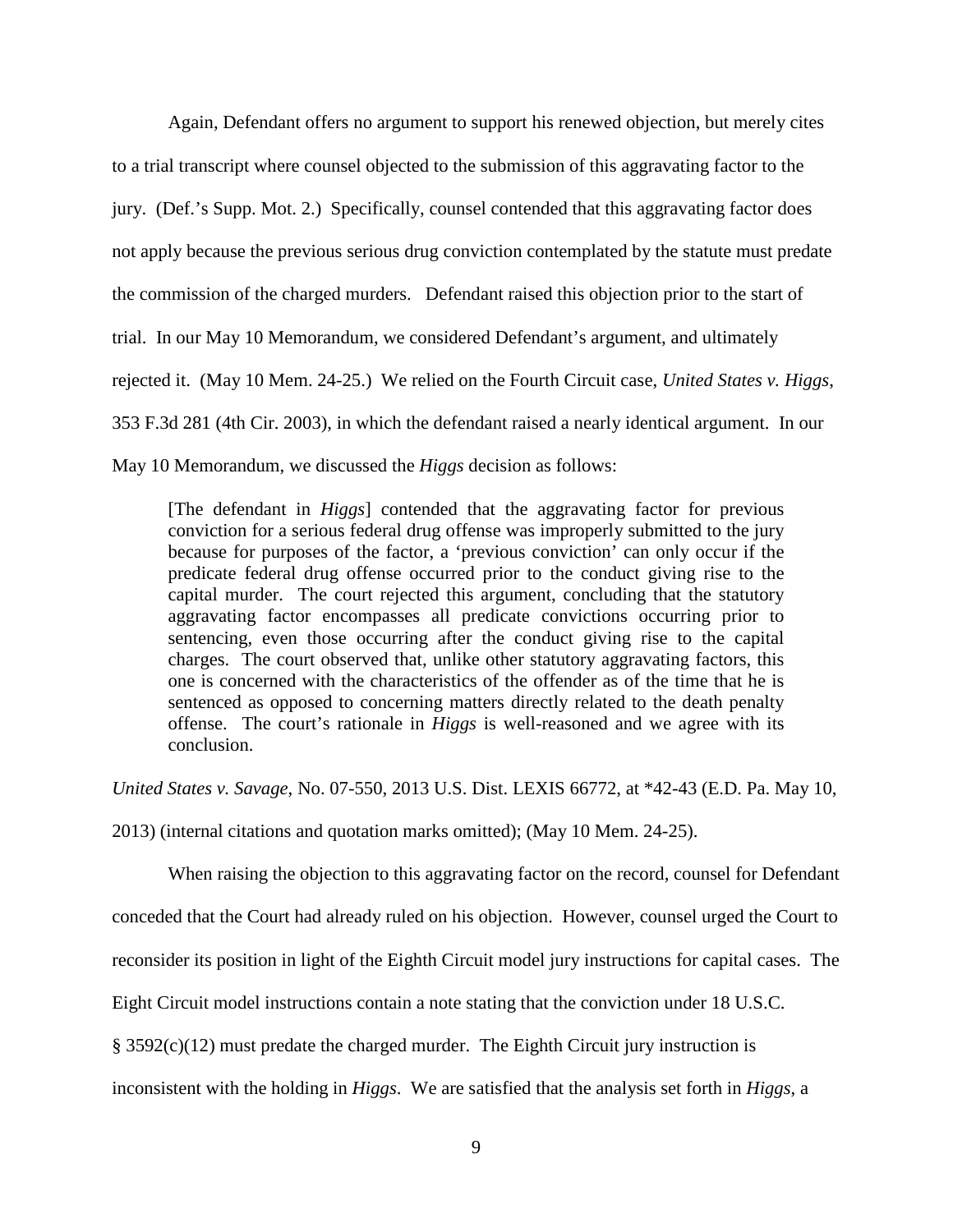reported Circuit Court opinion, is more persuasive than the note in the model jury instructions. This is particularly true in light of the fact that *Higgs* has been relied on by other district courts. *See, e.g*., *United States v. Basciano*, 763 F. Supp. 2d 303, 350-351 (E.D.N.Y. 2011) (relying on *Higgs* and rejecting defendant's argument that previous conviction of a violent felony involving a firearm was not truly "previous" because it arose after the charged capital murder). Defendant's request for a judgment of acquittal or new trial on this basis will be denied.

## *3. Substantial Planning and Premeditation*

The substantial planning statutory aggravating factor was alleged with respect to Counts 3 through 7 and 10 through 16. (Sentencing Verdict; *see also* May 30 Trial Tr. 22-23.) The factor required that the jury consider whether Defendant "committed the offense after substantial planning and premeditation to cause the death of a person." 18 U.S.C. § 3592(c)(9). We instructed the jury that "planning means mentally formulating a method for doing something or achieving an end" and that premeditation means "thinking or deliberating about something and deciding beforehand whether to do it." (May 30 Trial Tr. 28.) We also instructed the jury that "substantial planning and premeditation means a considerable or significant amount of planning or premeditation." (*Id*.)

Again, Defendant fails to offer any explanation or authority in support of his renewed objection to this aggravating factor being submitted to the jury. During trial, counsel for Defendant noted on the record that the facts do not support a finding that Defendant planned the murders. We disagree. The evidence admitted at trial was voluminous. It showed that Defendant was behind each of murders committed. The murders were hits ordered by Defendant. The evidence showed that he met with co-conspirators, discussed the circumstances warranting each hit—whether it was related to drugs, the receipt of money, or in retaliation for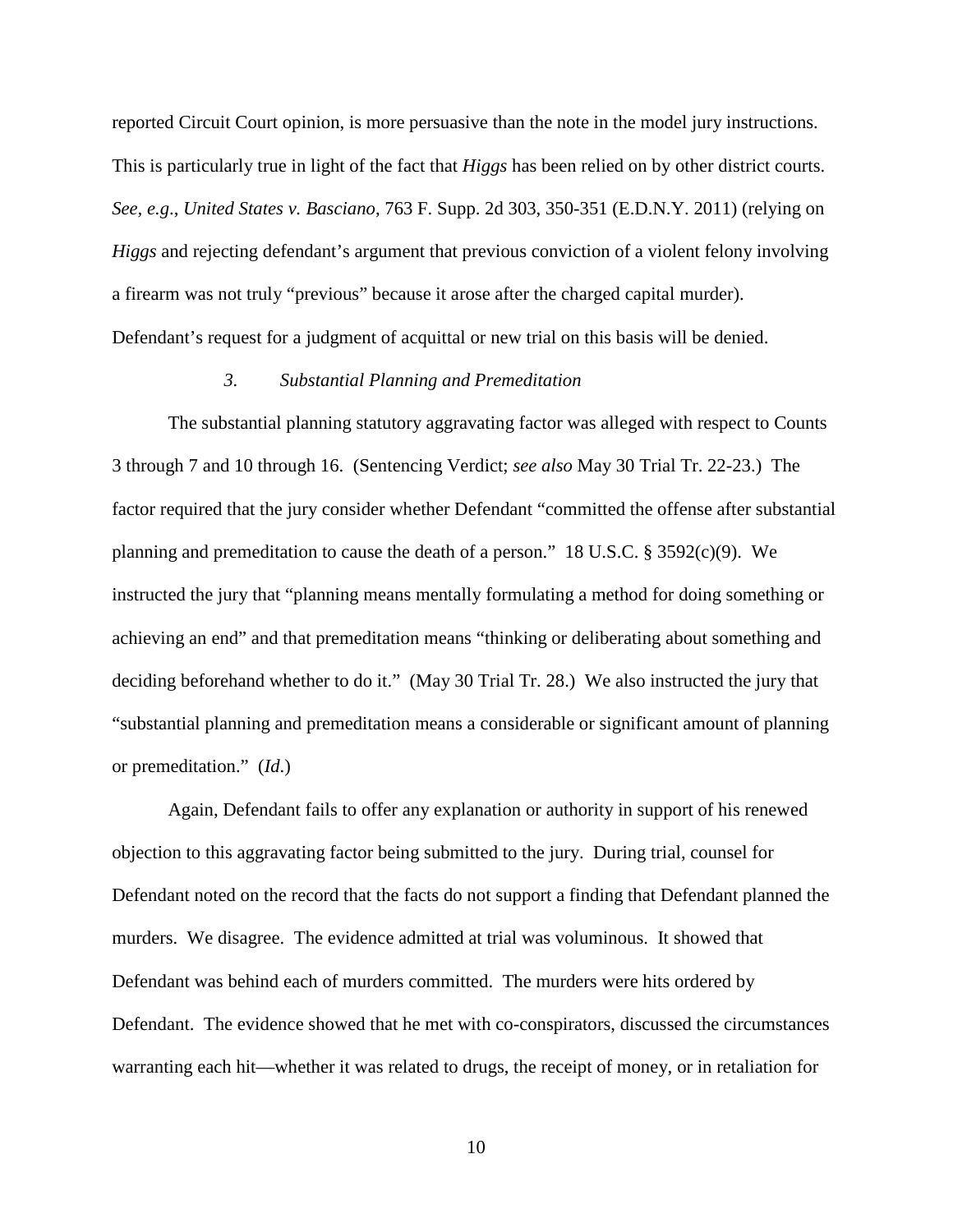witnesses cooperating with the Government—and he directed others to commit the crime. The jury was specifically instructed that to find this aggravating factor proven, they must find unanimously that that the evidence showed a "*considerable or significant* amount of planning or premeditation." (May 30 Trial Tr. 28 (emphasis added)); *see also United States v. McCullah*, 76 F.3d 1087, 1110 (10th Cir. 1996) (noting that the term "substantial" has a commonsense meaning of significantly large, "which criminal juries are capable of understanding"). The jury determined that this aggravating factor was proven with regard to each count for which it was submitted. Contrary to Defendant's argument, ordering a hit on a murder victim, as opposed to personally committing the murder, can entail substantial planning and premeditation. *See Basciano*, 763 F. Supp. 2d at 345 (rejecting request to dismiss the substantial planning and premeditation aggravating factor when the death penalty was sought against defendant for a murder he ordered to be committed).<sup>[7](#page-10-0)</sup> Defendant's argument is without merit.

## *4. Heinous, Cruel, or Depraved Manner of Committing the Offense*

Defendant also renews his objection to the statutory aggravating factor that permitted the jury to consider whether "[t]he defendant committed the offense in an especially heinous, cruel, or depraved manner in that it involved torture or serious physical abuse to the victim." 18 U.S.C. § 3592(c)(6). This factor was submitted to the jury on the Coleman family murder charges (Counts 10-15), and the retaliating against a witness charge (Count 16).

Defendant objected to this factor prior to the sentencing hearing. We addressed his objections in our May 10 Memorandum. We explained that "[w]hether exposure to extreme heat

 $\overline{a}$ 

<span id="page-10-0"></span><sup>7</sup> In *Basciano*, it is not immediately apparent from the district court opinion that the murder charge for which the substantial planning aggravator applied resulted in a hit ordered by defendant, Basciano. However, a review of the docket makes clear that Basciano did not personally commit the murder, but instead ordered others to murder the victim. *See United States v. Basciano*, Crim. No. 05-60 (E.D.N.Y.), at ECF Nos. 358 (Superseding Indictment) & 294 (Notice of Intent to Seek the Death Penalty).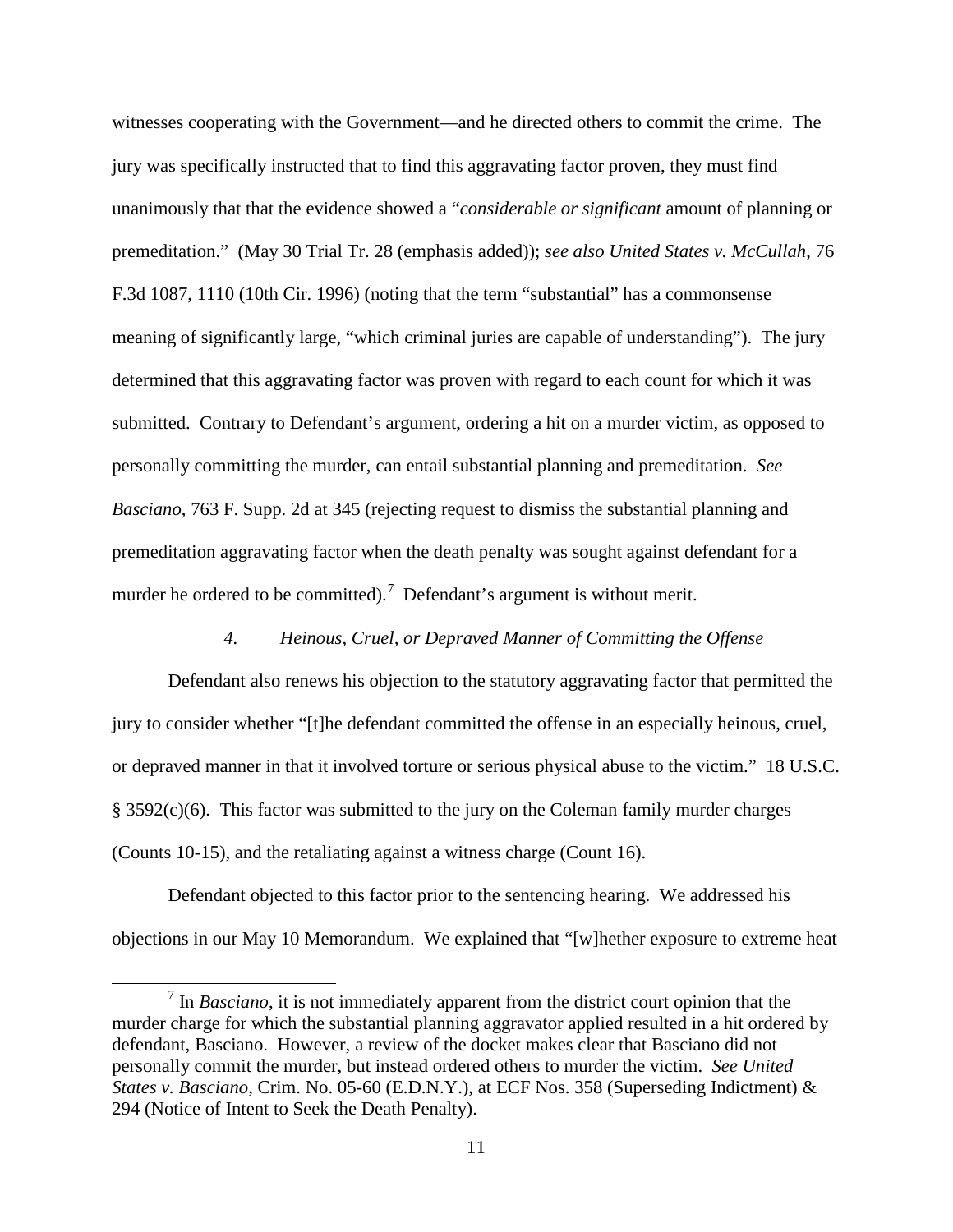prior to death by smoke inhalation constitutes torture or serious physical abuse is for the jury to decide." (May 10 Mem. 14); *see also United States v. Bernard*, 299 F.3d 467, 481 (5th Cir. 2002). Defendant renewed his objection on the record, contending that this aggravating factor was not appropriate because it is reserved for instances where a defendant engages in torture of the victims, and the arson-murders of the Coleman family do not qualify. (May 29, 2013 Trial Tr. 95-97, ECF No. 1441.) We considered and rejected this argument in our May 10 Memorandum. We instructed the jury on the precise meanings of "heinous" and "cruel."<sup>[8](#page-11-0)</sup> Based on our instruction, the jury determined that the arson-murders of the Coleman family members constituted a heinous, cruel, or depraved manner of committing the offense. (Sentencing Verdict.) Based upon the evidence and testimony presented at trial, and particularly the testimony of the medical examiner, the suggestion that the arson murders of the Coleman family was not heinous, cruel, and depraved and did not involve torture and serious physical abuse is ridiculous.

## *5. Future Dangerousness*

 $\overline{a}$ 

Defendant renews his objection to the future dangerousness non-statutory aggravating factor. This factor, which was submitted to the jury on all death-eligible counts, required the jury to consider whether Defendant "would be a danger in the future to the lives and safety of other persons, and is likely to commit or procure the commission of, retaliatory and other criminal acts of violence in the future." (Sentencing Verdict.) Defendant again offers no argument in support of his renewed objection, but merely points to excerpts from the trial transcripts.

<span id="page-11-0"></span><sup>&</sup>lt;sup>8</sup> The Court instructed the jury that "heinous means shockingly atrocious" and that for a killing to be heinous, "it must involve such additional acts of torture or serious physical abuse of the victim as to set it apart from other killings." (May 30 Trial Tr. 31.) The Court also instructed the jury that "cruel means that the defendant intended to inflict a high degree of pain by torture or serious physical abuse of the victim in addition to the killing of the victim." (*Id*.)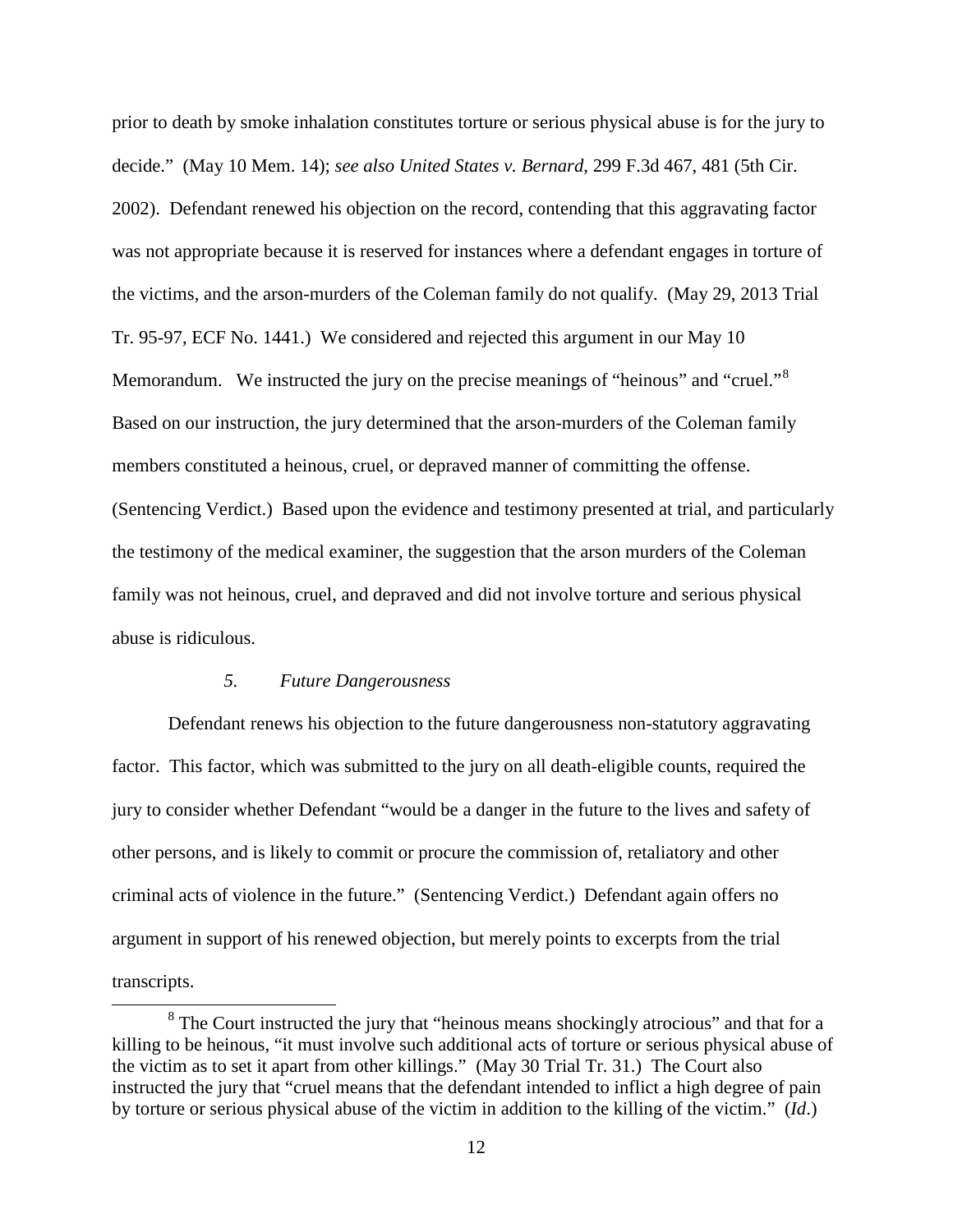The first objection made by Defendant is that the Government was permitted to question Special Agent Kevin Lewis about his investigation into Defendant's use of a legal telephone line to call individuals who were not his attorneys, which was strictly against the rules. One individual was a man by the name of Kenneth Tuck, who had a prior felony conviction. (May 20 Trial Tr. 97; May 21 Trial Tr. 183, ECF No. 1428.) Defense counsel contends that it was prejudicial for the jury to hear that Defendant was bypassing the prison regulation system to communicate with an individual who was a known criminal. We disagree. Evidence showing that, despite the extreme security measures that Defendant was subjected to while he was incarcerated, he was able to nevertheless find ways to violate the prison regulations and security measures and communicate with individuals outside of prison, including individuals with criminal records, goes to the heart of future dangerousness. This is particularly true in light of the fact that the evidence at trial showed that Defendant had ordered several of the murders while he was incarcerated by bypassing prison regulations and prison security measures.

The second objection cited by Defendant was to the Government's opening statement in the penalty phase. The Government was describing instances when Defendant had made threats to others. (May 21, 2013 Trial Tr. 78-80.) Counsel for Defendant lodged an objection, arguing that the incidents referred to by the Government were not listed in the informational outline provided to Defendant prior to the sentencing hearing. (*Id*. at 92.) Counsel also argued that the prior threats, some of which had occurred nine years prior, were not relevant to Defendant's *future* dangerousness. Defense counsel's arguments are completely without merit. As to counsel's first argument, the purpose of the informational outline was to give notice to Defendant of the types of evidence it intended to use to support the aggravating factors. The list of incidents where Defendant made threats to others was based on evidence that was admitted at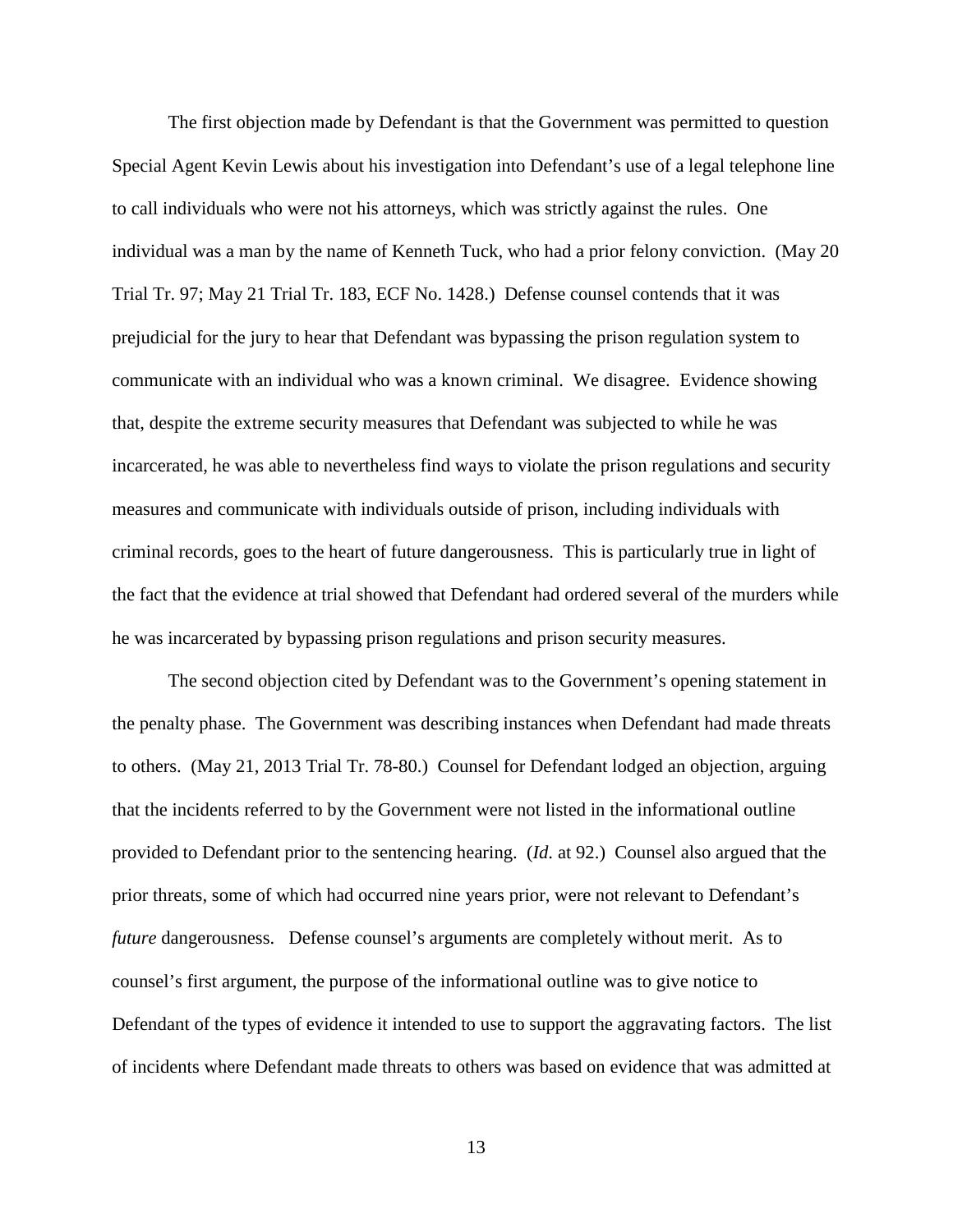trial. Defendant had ample notice of this evidence and that it would be used to support the future dangerousness aggravating factor. (*See* Informational Outline (noting that in support of the future dangerousness aggravating factor, the Government intended to "reference Defendant's actions taken against witnesses and potential witnesses while incarcerated, including the testimony presented at trial").) With respect to counsel's second argument, evidence that Defendant made threats to witnesses and potential witnesses while incarcerated, even if those threats were made many years prior, is certainly relevant to the question of whether Defendant would be a danger to others in the future, or would be likely to commit retaliatory or other acts of violence in the future. Defendants' request for a judgment of acquittal or new trial will be denied.

## **B. Objections to Application of Federal Death Penalty Act**

Defendant also renews his objection to "the application of the Federal Death Penalty Act to him, as set out in" various motions he filed prior to trial. Defendant lists three motions: (1) motion to declare the death penalty unconstitutional (ECF No. 380); (2) motion to strike the revised notice of intent to seek the death penalty because of discrimination based on race (ECF No. 379); and (3) motion to strike the revised notice of intent to seek the death penalty for violating customary international law and standards (ECF No. 381). (Def.'s Mot. 2.) We considered and rejected all of the arguments raised by Defendant in these motions in detailed memoranda. (*See* ECF Nos. 603, 604, 1332, 1333, 1376.) Defendant offers no new arguments. Defendant's request for a judgment of acquittal or new trial is denied on this basis.

#### **C. Evidence Admitted During Sentencing Phase of Trial**

Defendant also renews his objection to the admission of two pieces of evidence at trial. First, he objects to "recorded conversations in which Mr. Savage states his belief in the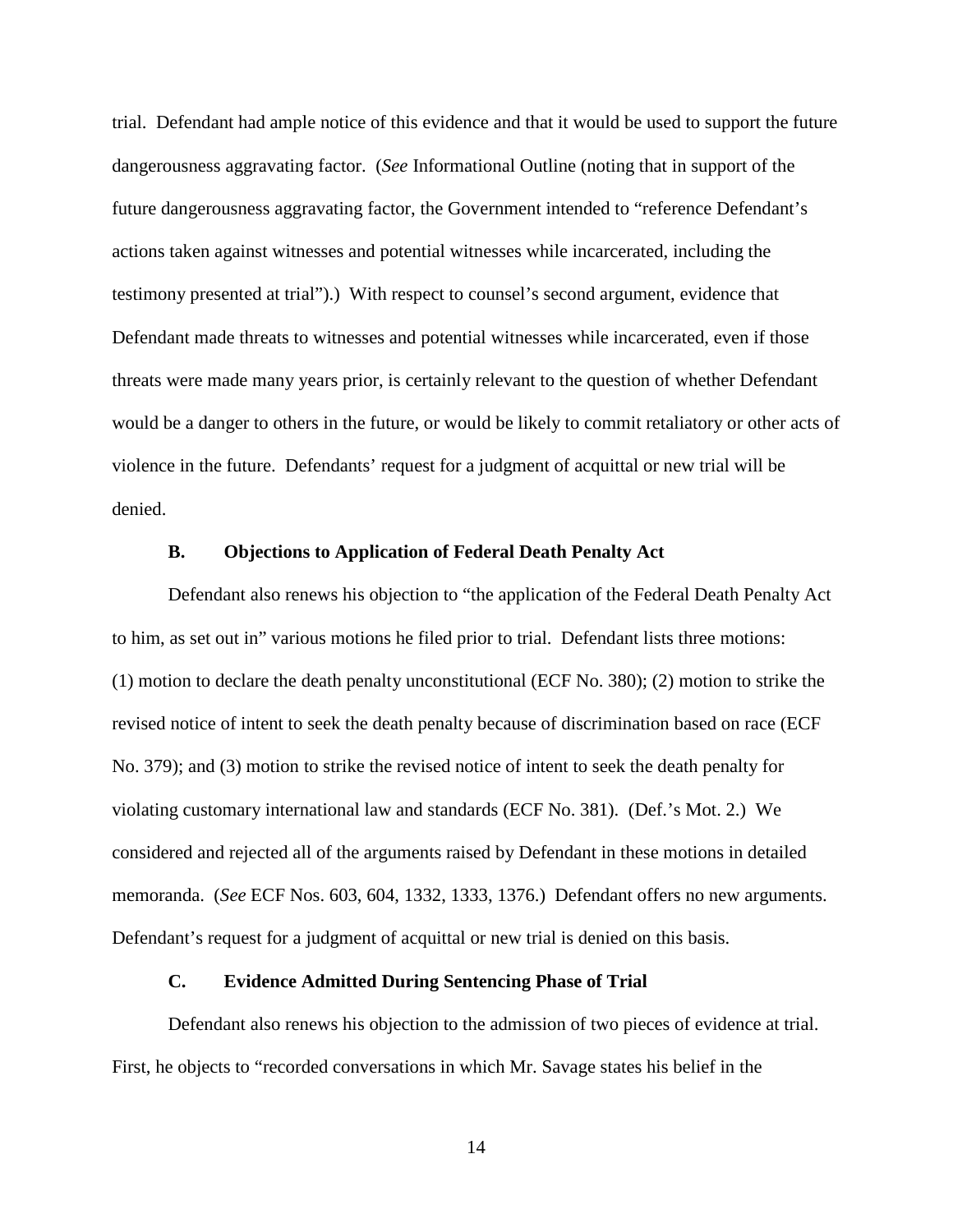appropriateness of the death penalty as a punishment in this case." (Def.'s Mot. 3.) Defendant mischaracterizes the conversation at issue here. In the recording, Defendant can be heard stating: "Yeah, this is what he tell me. You got to understand that I grew up with this N all my life. And the shit we did together, right, could have put me on death row." (May 20 Trial Tr. 76.) This is not, as Defendant contends, an opinion as to the appropriateness of the death penalty as a sentence. Instead, it is an admission, which was properly admitted into evidence. Defendant fails to show how the statement is prejudicial, let alone how its admission resulted in a miscarriage of justice.

Defendant also renews his objection to the admission of "documents allegedly prepared by the Bureau of Prisons but not authenticated by an employee of the Bureau of Prisons." (Def.'s Mot. 3.) Defendant appears to be referencing documents that were admitted during the testimony of Bureau of Prison ("BOP") expert witness, Scott Dodrill. (May 28, 2013 Trial Tr. 264, ECF No. 1477; May 29 Trial Tr. 16-17; 84.) The evidence at issue is a BOP chart illustrating the step-down process for inmates subject to Special Administrative Measures ("SAMs") that contains statistical information about the number of BOP lifers who had committed homicide and other acts of violence. (May 28 Trial Tr. 264; May 29 Trial Tr. 16-17; Gov't Ex. 1253.) This evidence was properly authenticated and admitted during the trial. (*See* May 20 Trial Tr. 264-66; May 29 Trial Tr. 16-17, 84). Defendant has failed to articulate how this information in any way prejudiced him or constituted a miscarriage of justice. Defendant's request for a judgment of acquittal or new trial on this basis will be denied.

#### **D. Defense Expert Testimony**

Defendant also renews his objection to "the Court's directing a defense expert to answer the Government's question regarding whether, in her expert opinion, the killing of a child is the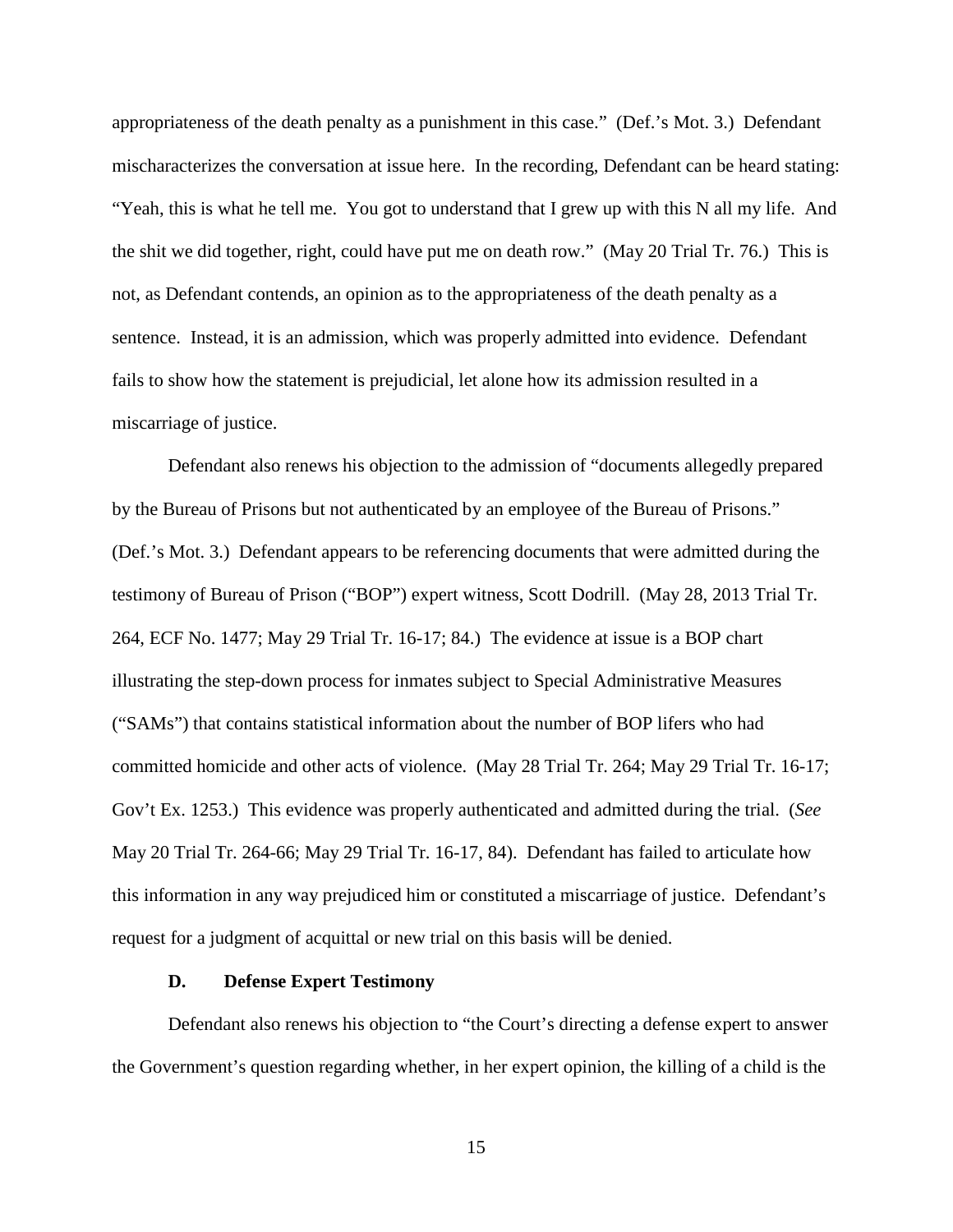worst thing that could happen." (May 23, 2013 Trial Tr. 300, ECF No. 1430.) To understand Defendant's objection, it needs to be placed into context. The defense expert, Dr. Caroline Burry, testified during Defendant's sentencing hearing. She has a Ph.D. in social work and specializes in the area of child welfare. (*Id*. at 253.) Dr. Burry was asked to assess the relationship between Defendant and his children, and opine on whether Defendant would be able to maintain an ongoing relationship with them. (*Id*. at 257.) Dr. Burry testified that Defendant's children had a positive attachment to Defendant, were connected with him, and derived meaning from their relationship with him. (*Id*. at 262, 298.) On cross-examination, counsel for the Government asked whether it would affect her opinion to know that Defendant had been convicted of killing four children. (*Id*. at 298.) Dr. Burry answered no. (*Id*.) Counsel for the Government then asked Dr. Burry if her opinion would change knowing that Defendant not only killed these children, but referred to them as mice and talked about pouring barbeque sauce on them after they perished in a fire. (*Id*. at 299.) Dr. Burry again answered no. (*Id*. at 300.) Government counsel then asked Dr. Burry if, as a social worker who specializes in child welfare, she would "agree that the worst thing that could happen is for a person to murder a child." (*Id*. at 300-301.) Dr. Burry responded, "I can't imagine much worse than that." (*Id*. at 301.)

Defendant offers no argument as to why this testimony warrants a judgment of acquittal. In its Response, the Government defends its probing of Dr. Burry by explaining that if an expert in child welfare is going to proclaim that a positive attribute for a child is to maintain a relationship with a convicted murderer of children, then it was proper to inquire whether the killing of children itself is a positive or negative attribute. Although the Government's question could have been better phrased, it was based upon evidence presented during the trial, and it was not beyond the scope of proper cross-examination. The Court's overruling of Defendant's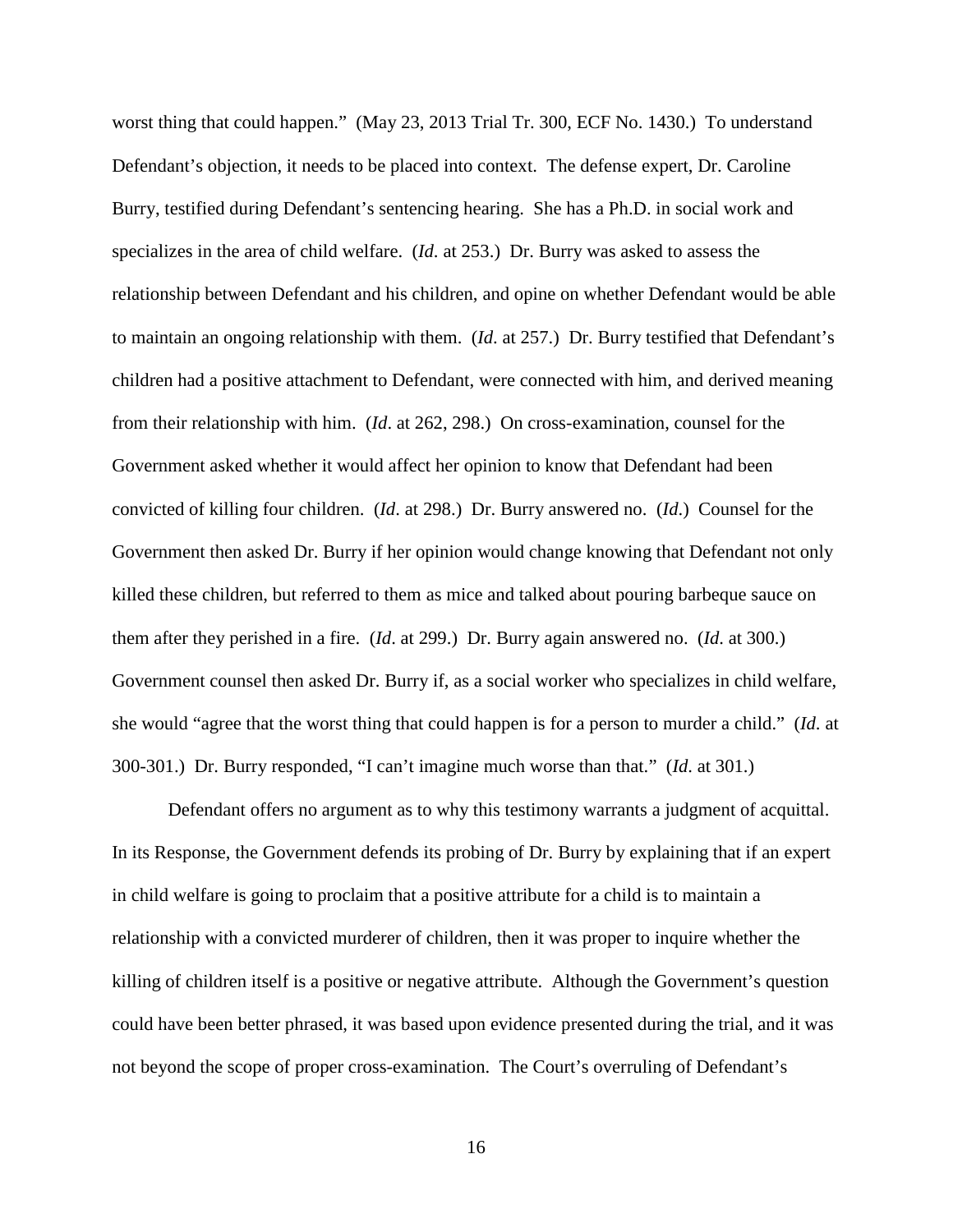objection to this statement was proper under the circumstances. Defendant's Motion will be denied.

## **E. Comment During the Government's Closing Argument**

Defendant also renews his objection to a statement made by counsel for the Government during its closing statement at the sentencing hearing. Defendant contends that Government counsel "stated that the jury should impose death to avoid expending resources on the incarceration of Mr. Savage." (Def.'s Mot. 3.) Defendant mischaracterizes the Government's statement. During rebuttal, Government counsel stated:

While his children are certainly innocent victims in all of this, his very limited relationship with them does not outweigh the horrific violence that he has caused, and there's no reason to exhaust BOP resources to keep him from himself.

(May 29 Trial Tr. 199.)

Counsel did not suggest that the jury should impose the death penalty, let alone should impose it because it may be less expensive. The Government explained that this statement was made in response to Defendant's theme during the sentencing hearing that, if sentenced to life in prison, Defendant would spend the rest of his life in an eight foot by ten foot concrete box. The Government explains that the evidence instead showed that a BOP inmate placed on SAMs, like Defendant, undergoes a step-down process with the goal of placing the inmate in the least restrictive environment. The statement at issue, according to the Government, was rhetorical in nature, and intended to address the defense theory that future dangerousness is not an issue since Defendant would be restricted by SAMs measures forever. Again, the Government's statement may have been better phrased, but it certainly does not justify granting Defendant a judgment of acquittal or a new trial. Defendant has failed to offer any argument or authority in support of his request. Defendant's Motion will be denied.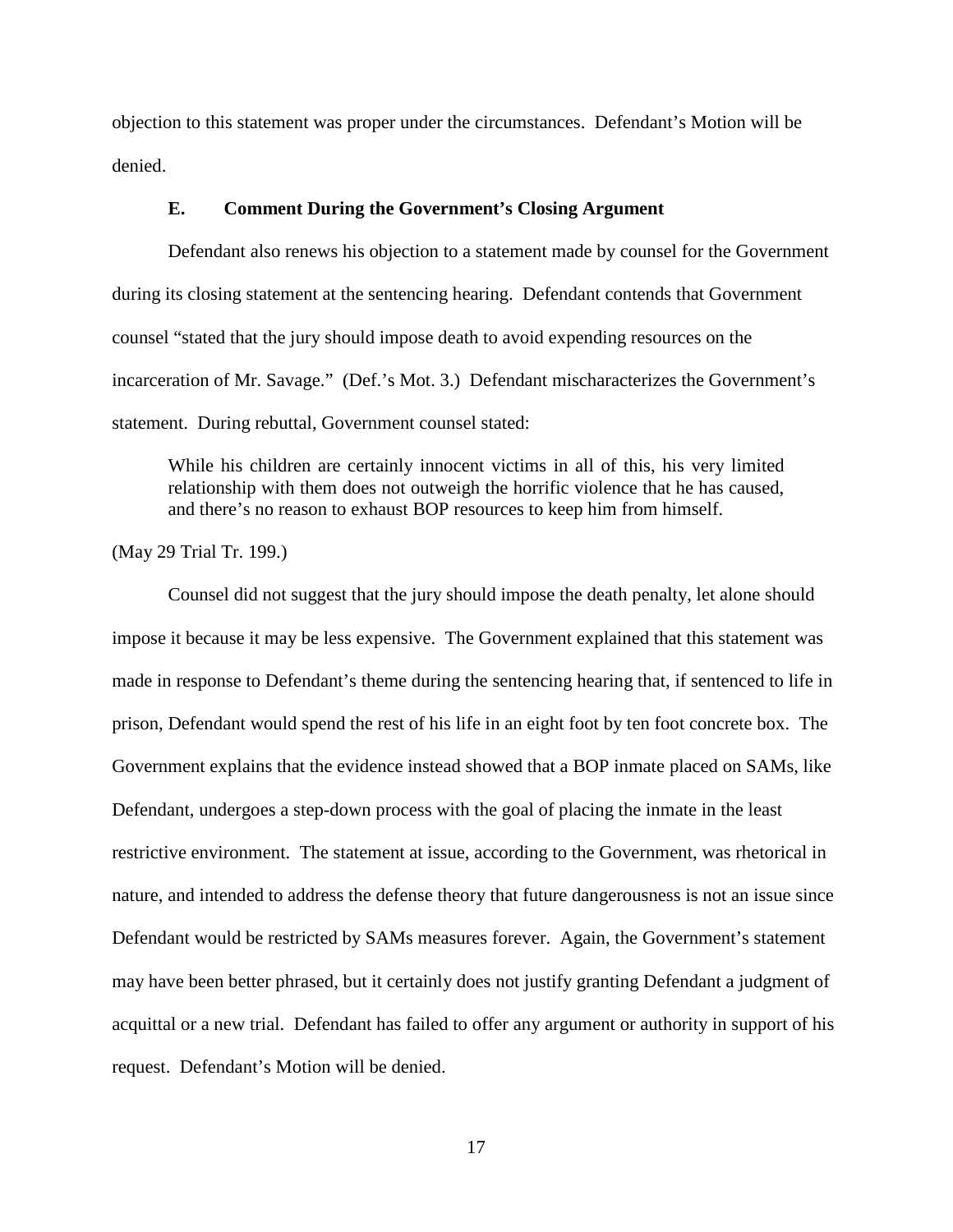## **F. Verdict Form**

 $\overline{a}$ 

Finally, Defendant renews his objection to the structure of the Special Verdict Form for Penalty Phase ("Special Verdict Form"), which was the verdict provided to the jury to fill out after deliberating on whether Defendant should receive a sentence of death or life in prison on the thirteen death-eligible counts. Specifically, Defendant objects to the fact that the Special Verdict Form listed each aggravating factor for each count, but listed mitigating factors only once. (Def.'s Mot. 3.)

The Special Verdict Form was 75 pages in length. For each of the thirteen capital counts, it listed each of the statutory aggravating factors and each of the non-statutory aggravating factors that were associated with the count. Thereafter, the Verdict contained a section listing each of the mitigating factors. There were 20 mitigating factors submitted to the jury for their consideration.<sup>[9](#page-17-0)</sup> Because the mitigating factors applied to each capital count, they were listed only once. However, because each capital count contained different statutory and non-statutory aggravating factors, they were listed separately as they related to each capital count.

Defendant's argument—that the verdict form prejudiced him by listing aggravating factors on each count but mitigating factors only once—is without merit. The Verdict Form made clear that each of the mitigating factors applied to each of the capital counts. The Verdict contained the following statement in uppercase, bold font that was larger than the font contained in the rest of the Verdict form:

# **NOTE: IN CONSIDERING THE MITIGATING FACTORS, YOU MUST KEEP IN MIND THAT EACH MITIGATING FACTOR IS ALLEGED WITH RESPECT TO EACH OF THE CAPITAL COUNTS. IF YOU DETERMINE BY A PREPONDERANCE OF THE EVIDENCE THAT A MITIGATING FACTOR IS PRESENT, THEN IT MUST BE**

<span id="page-17-0"></span><sup>&</sup>lt;sup>9</sup> During its deliberation, the jury independently found two additional mitigating factors to be present.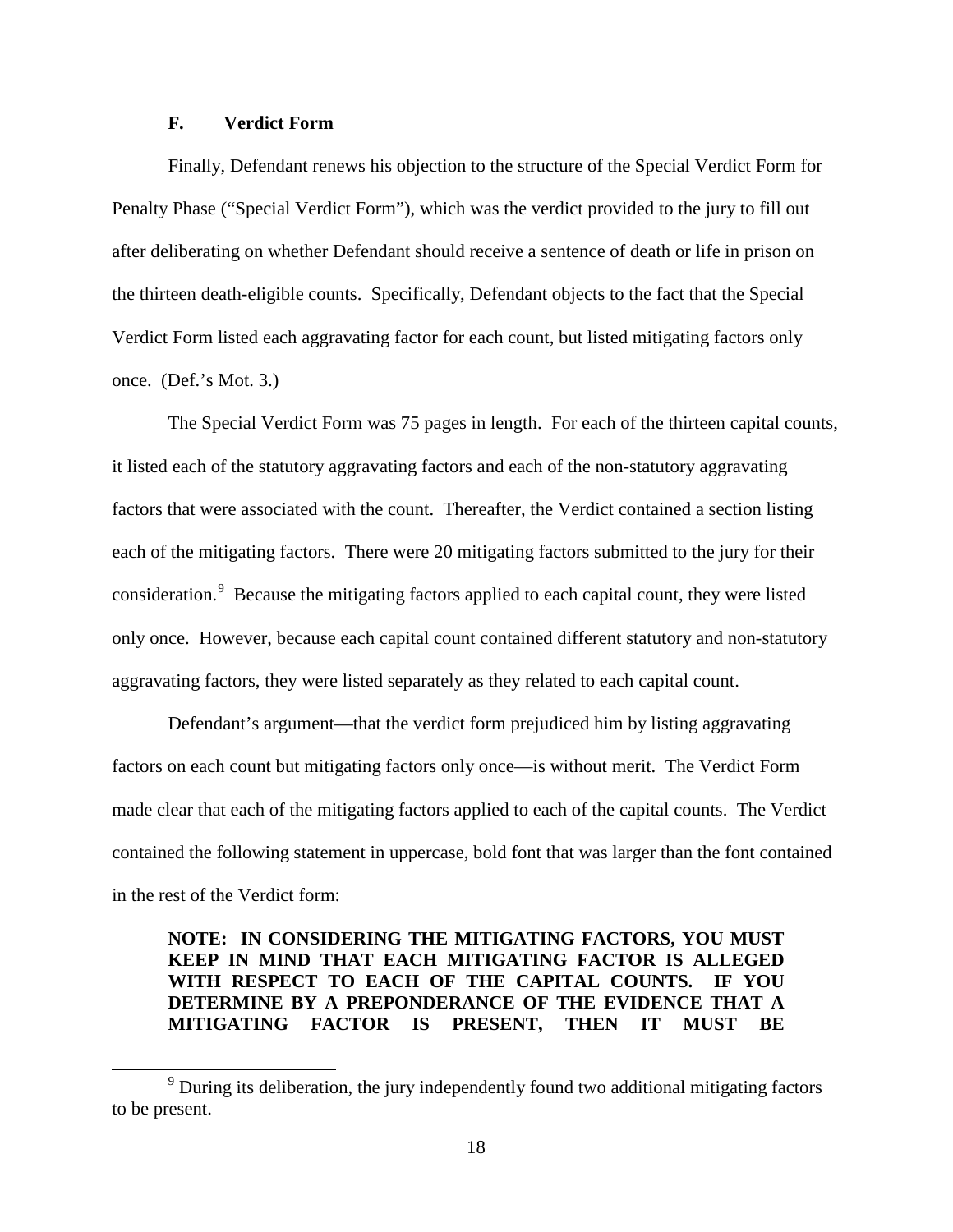# **CONSIDREED IN THE WEIGHING PROCESS FOR EACH AND EVERY CAPITAL COUNT.**

(Sentencing Verdict.) Moreover, the Court instructed the jury that before it may consider the appropriate punishment on each capital count, it must consider whether the defendant has proven the existence of any mitigating factors with respect to that count. (May 30 Trial Tr. 41); *see also Slaughter v. Parker*, 450 F.3d 224, 241 (6th Cir. 2006) (citing *Cupp v. Naughten*, 414 U.S. 141, 146-47 (1973) ("We must consider the verdict form in conjunction with the jury instructions."). The Court also read each of the twenty mitigating factors to the jury prior to their deliberations. (May 30 Trial Tr. 41.) The jury never expressed any confusion about their obligation to consider and weigh mitigating factors on each capital count. Defendant's request for a judgment of acquittal or new trial is without merit.

# **IV. CONCLUSION**

For the foregoing reasons, Defendant Kaboni Savage's Motions Pursuant to Federal Rules of Criminal Procedure 29, 33, and 34 will be denied.

An appropriate Order will follow.

**BY THE COURT:** 

 $CS/H$ 

## **\_\_\_\_\_\_\_\_\_\_\_\_\_\_\_\_\_\_\_\_\_\_\_\_\_ R. BARCLAY SURRICK, J.**